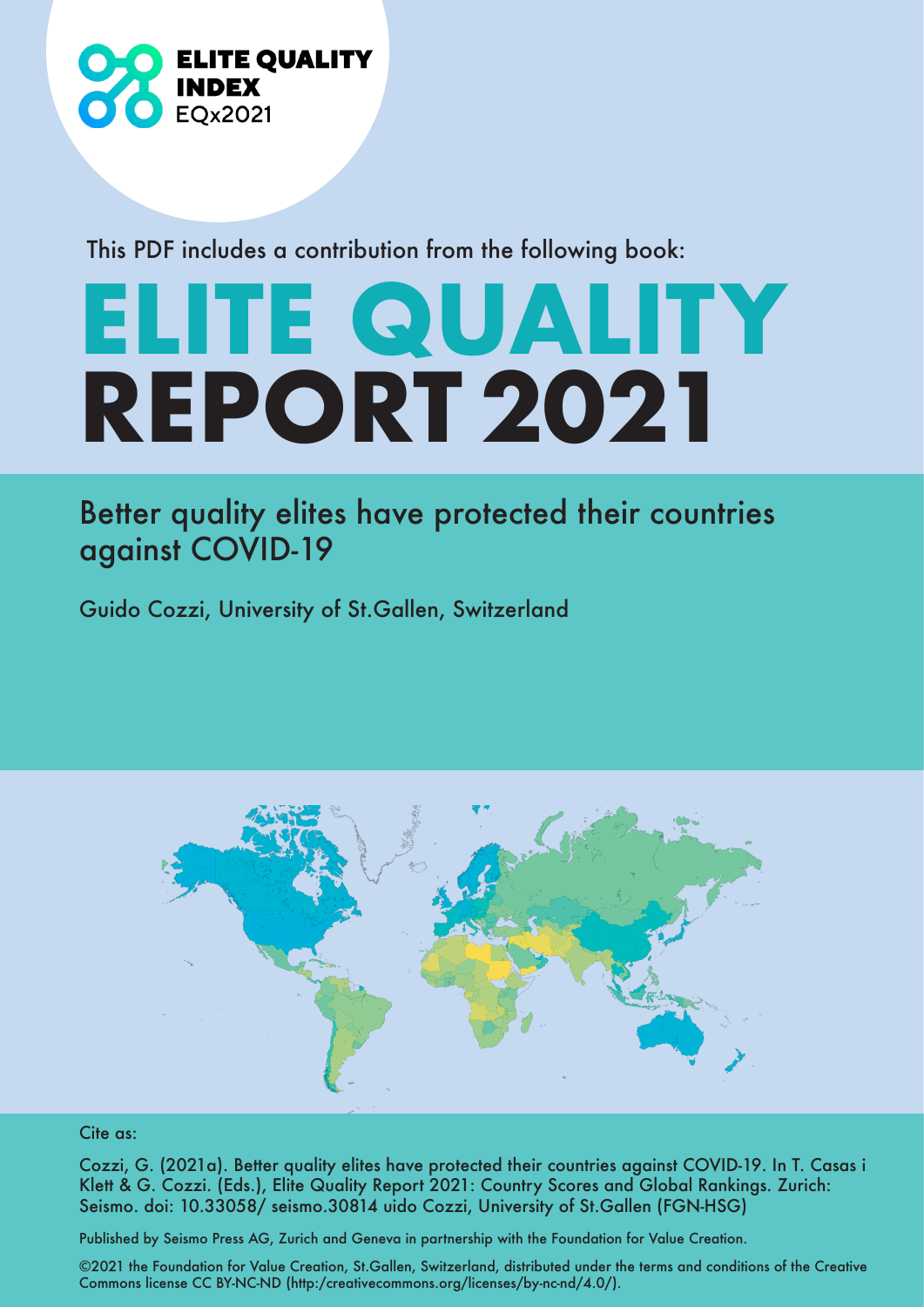## **1.1 Better Quality Elites have Protected their Countries Against COVID-19**

Were better quality elites more capable of protecting their countries from the worst ravages of COVID-19? The short answer is an unambiguous 'yes'. They reduced COVID-19 excess deaths as a percentage of the total population as well as overall COVID-19 fatality rates. What follows is a deep dive into the relationship between the family of EQx COVID-19 Indicators and Elite Quality constructs to gain novel insights into how national approaches to the management of the pandemic affected outcomes and provided solutions.

Verifying the conclusions made is not straightforward because the countries with better elites tend to have a high proportion of their populations above the age of 65—the critical age threshold for high COVID-19 mortality. Indeed, in every country, the great majority of COVID-19 deaths involved people over the age of 65. Hence, without correcting for demography, the results would be misleading. For instance, considering data from 2020, a country like India (whose median population age is 29.4 years) would have fewer deaths per capita than Italy (with a median age of 47.3).

We circumvent this problem simply and transparently: we divided the excess death numbers by the fraction of the population aged 65 and over in each country. The resulting EQx Indicator is COVID-19 excess deaths, age-adjusted (COV, iii.7). We do the same for the fatality rate—the percentage of people who became infected with COVID-19 and subsequently

died—obtaining a fatality rate Indicator for the over 65s that we call COVID-19 fatality rate, age-adjusted (COF, iii.7).

After adjusting for age, Visual 1.1 plots the EQx Country Score and the Indicator for COVID-19 excess deaths, age-adjusted (COV, iii.8) and illustrates that countries with higher levels of Elite Quality have experienced lower excess death rates. Similarly, Visual 1.2 shows that these countries have also had a lower COVID-19 fatality rate, age-adjusted (COF, iii.7)

Delving into the details, both Value and Power Index Area scores reduce excess deaths and fatality rates. That is, they raise the COV and COF Indicator scores. Let us now examine the importance of each Indicator. Quite predictably, a high score in the Health Efficiency Index (HEI, iv.10) helps to mitigate the COVID-19 fatality rate, age-adjusted (COF, iii.7). The correlation coefficient (c.c.) between the HEI and COF rankings is 0.50 and between the HEI and COVID-19 excess deaths, age-adjusted (COV, iii.8) the c.c. is 0.49.

Quite strikingly, a country's ranking in the Health Efficiency Index (HEI, iv.10) has the highest correlation with the ranking for the COVID-19 lost schooldays Indicator (CLS, iii.7; – HEI and CLS c.c. 0.47), which suggests that sacrificing the education of the younger generation is a suboptimal response to health system flaws. Instead, countries with better healthcare systems could also afford the risk of keeping schools running.